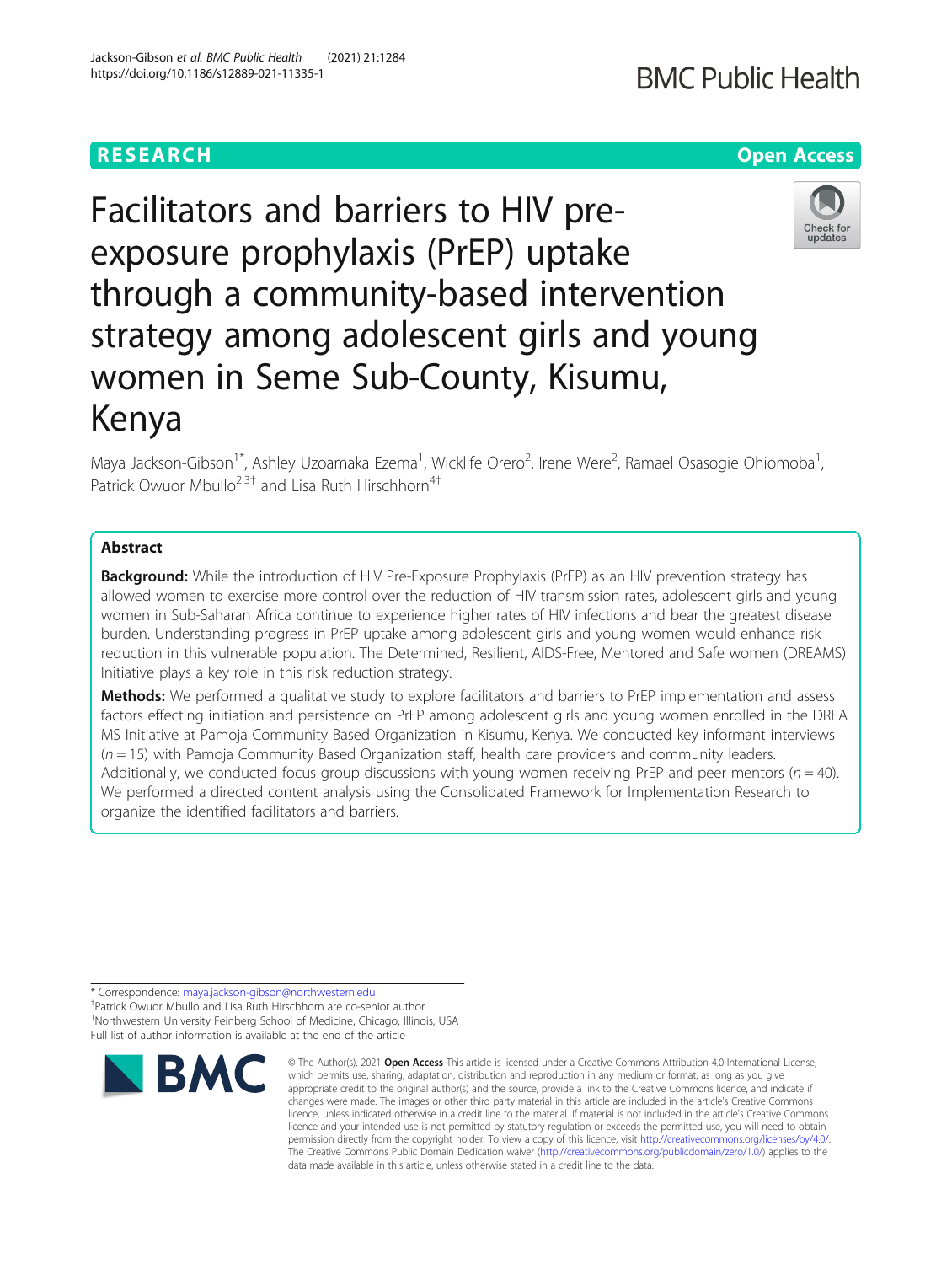Results: We found that the use of the safe space model, decentralization of PrEP support and delivery, peer mentors, effective linkage to local health care facilities, the sensitization of parents and male sexual partners, disclosure of PrEP use by beneficiaries, active stakeholder involvement and community engagement were among some of the facilitators to PrEP uptake. Barriers to PrEP implementation, initiation and persistence included stigma associated with the use of anti-retroviral drugs, drug side effects, frequent relocation of beneficiaries, limited resources for routine screening and medication monitoring, and a limited number of qualified health care workers for PrEP distribution and administration.

**Conclusion:** Overall, the community roll-out of PrEP within the DREAMS Initiative was successful due to a number of key facilitating factors, which ultimately led to successful PrEP implementation, increased PrEP initiation and enhanced persistence among adolescent girls and young women. The identified barriers should be addressed so that a larger scale-up of PrEP roll-out is possible in the future.

Keywords: Adolescent girls and young women, DREAMS initiative, HIV pre-exposure prophylaxis, Consolidated framework for implementation research, Kenya

# Introduction

Despite global advances in HIV prevention and treatment, Sub-Saharan Africa still bears the greatest disease burden with over 50% of people living with HIV, with women being the most disproportionately impacted. This high burden is due to a combination biological, social, cultural, behavioral, economic and structural factors [[1,](#page-11-0) [2](#page-11-0)]. In 2018, the UNAIDS Analysis of HIV Prevalence in Kenya reported that women accounted for 65% of people living with HIV in this region, with an incidence more than double among young women (11,000) than young men (5000) [\[3](#page-11-0)]. Several interventions, including behavior change and condoms, have been applied to help reduce the spread of HIV, especially among adolescent girls and young women. These interventions have been shown to be limited in their ability to promote HIV risk reduction because they are dependent on male partner cooperation [\[4](#page-11-0)]. HIV Pre-Exposure Prophylaxis (PrEP) has been proven to reduce the transmission of HIV infections for individuals who are at high risk [\[5](#page-11-0)]. Unlike other methods, PrEP represents an effective biomedical HIV prevention method, with the potential of giving a woman more self-efficacy and agency by taking a once-daily pill to minimize her HIV risk.

The Determined, Resilient, Empowered, AIDS free, Mentored, and Safe women (DREAMS) Initiative, was designed to reduce the burden of HIV and early pregnancies on adolescent girls and young women between 10 to 24 years of age in Sub-Saharan Africa by 40% in two years [\[6](#page-11-0)–[8\]](#page-11-0). Funded by the United States Presidential Emergency Plan for AIDS Relief (PEPFAR) and private sector partners, DREAMS consists of biological, structural, and behavioral interventions to address risk factors that influence HIV transmission among adolescent girls and young women. Some of these risks include sub-optimal healthcare access, gender inequality, gender-based violence, poverty, and poor education [\[2](#page-11-0)].

Combined, these three interventions have shown the potential to significantly reduce HIV incidence amongst adolescent girls and young women. These interventions achieve success through the creation of social assets, promotion of health services, strengthening of family and male sexual partner engagement in HIV risk reduction programming, and reduction of stigma associated with PrEP use within the greater community [\[8,](#page-11-0) [9\]](#page-11-0).

PrEP is one of core intervention of the DREAMS Initiative. Others include post-violence care, mixed contraceptive methods, and HIV testing services. Despite the efficacy in clinical trials, the uptake of PrEP by this population in Sub-Saharan Africa has been slow. Known barriers include a) consistent access to PrEP, b) capacity of community-based organizations to roll-out the DREA MS Initiative and PrEP services, c) limited number of health care providers trained to provide PrEP, d) community stigma against PrEP use, and e) individual knowledge and beliefs surrounding PrEP [[4,](#page-11-0) [10](#page-11-0)]. Known facilitators to PrEP implementation include a) the engagement of community stakeholders, b) the use of safe spaces and peer mentors c) stigma reduction through continuous sensitization d) and disclosure of PrEP use by beneficiaries [[4,](#page-11-0) [10\]](#page-11-0). In areas where the DREAMS Initiative has been implemented, efforts to overcome barriers faced by PrEP implementation strategies, such as PrEP initiation and persistence have shown some success [[11\]](#page-11-0). These gains are attributed to understanding the needs of adolescent girls and young women in the context of their local community, increased emphasis on adolescent girl and young women empowerment, and addressing structural barriers.

Initiatives led by community-based organizations (CBOs) can play a significant role in mitigating these barriers to PrEP initiation and persistence by addressing the socioeconomic and health systems barriers while supporting continuous education, awareness campaigns,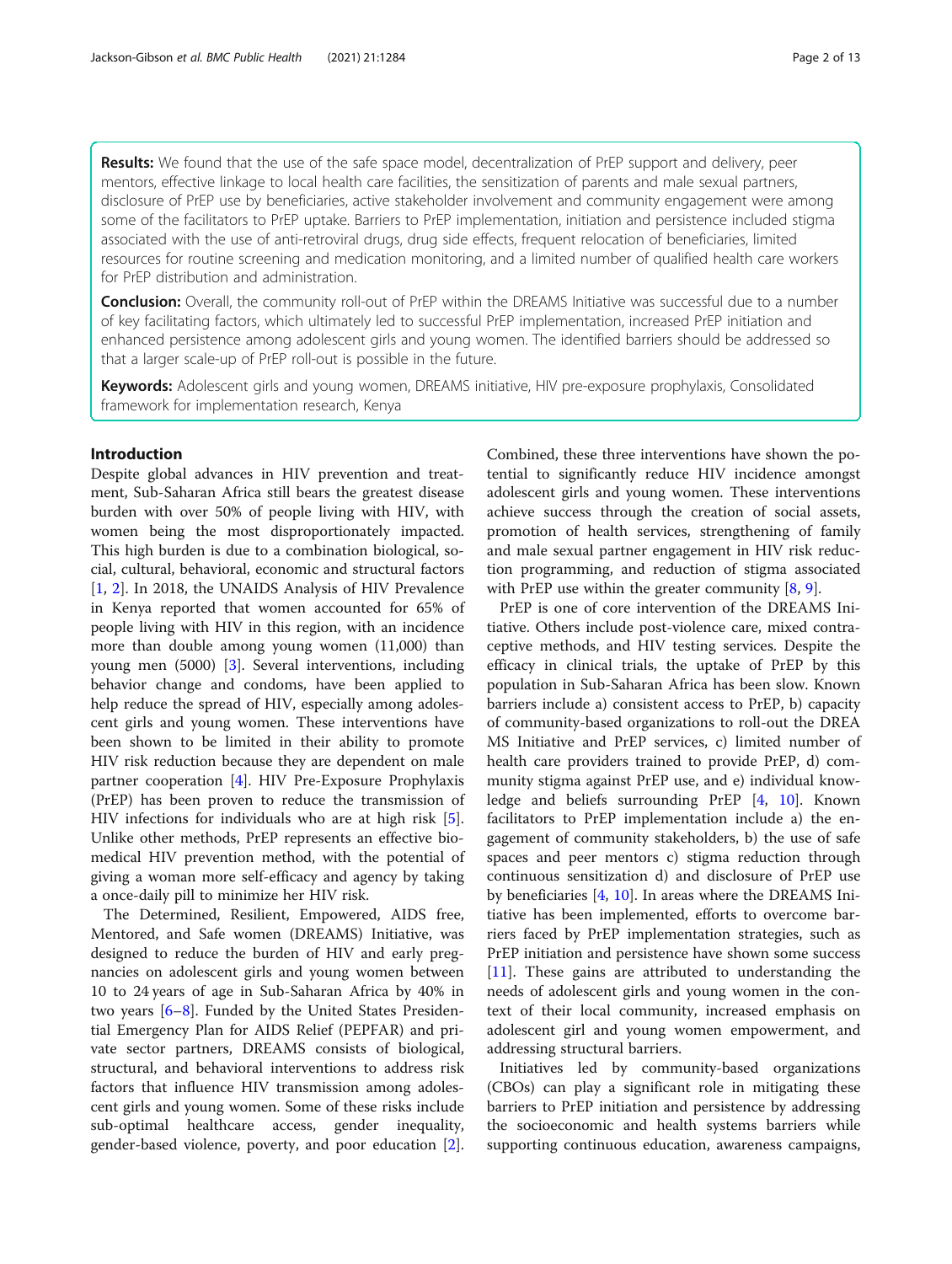and distribution of PrEP. In addition, these grassroots organizations can be well equipped to address community and individual challenges to acceptance and persistence [[12](#page-11-0)]. Pamoja Community Based Organization (referred to as Pamoja) is a grassroot, non-profit organization based in Kisumu County, Kenya. In partnering with the Kenya Ministry of Health (MoH), it became a primary implementer of the DREAMS Initiative within the Seme Sub-County of Kisumu County, one of the areas prioritized for PrEP roll-out by the national government due to the high disease burden in this region  $[13]$  $[13]$  $[13]$ . Kisumu County continues to have a high prevalence rate of HIV despite a declining national rate. This region has many overlapping risk factors, leaving adolescent girls and young women more vulnerable to newly acquired HIV infections. These risk factors include social (boda boda drivers, early sexual debut), cultural (wife inheritance/widows, multiple sexual partners) and economic (unemployment, poverty) factors [\[14](#page-11-0)].

The Kenya Ministry of Health formed a partnership with Pamoja to implement PrEP through the DREAMS Initiative. The implementation followed the Kenya Ministry of Health PrEP Implementation Framework of 2017 and the National Antiretroviral Therapy (ART) guidelines from 2018. PrEP initiation is done at Kenya MoHsupported facilities, with ongoing prescribing done at those facilities or through MoH health care workers in the safe spaces. The Kenya MoH has been able to ensure a consistent and adequate supply of PrEP by partnering with the Kenya Medical Supplies Agency. In addition to PrEP initiation and drug stock outs, the Kenya MoH is also responsible for data quality monitoring.

The goal of our qualitative study was to further explore some of the known facilitators and barriers to PrEP implementation, uptake and persistence among adolescent girls and young women within the DREAMS Initiative at Pamoja using a directed content analysis [[15\]](#page-11-0). We used the Consolidation Framework for Implementation Research (CFIR) as our organizational framework. CFIR is an implementation research framework designed to analyze qualitative data and to identify facilitators and barriers influencing implementation outcomes [[16\]](#page-11-0). These known facilitators and barriers formed the basis of our interviews, while we also explored additional themes that emerged from the qualitative interviews. Our findings can help inform similar and new efforts to implement PrEP and increase PrEP uptake and persistence among adolescent girls and young women in Kenya and other similar settings.

# Methods

#### Study design

We conducted a qualitative study to identify and understand the individual, community and program-level factors which facilitated or hindered PrEP implementation, PrEP initiation and persistence among the adolescent girls and young women participating in the DREA MS Initiative delivered by Pamoja in Seme, Kisumu County. We considered PrEP integration into the DREA MS Initiative as the intervention and the main focus of our study.

#### Study setting

The study was conducted at Pamoja in East Seme Ward, Seme Sub-County, in Kisumu County. This area is predominantly Luo by ethnicity and is ranked one of the poorest sub-counties in Kisumu with over 80% of the population unemployed, and 40% living below the poverty line [\[17\]](#page-11-0). Pamoja has enrolled 4,831 adolescent girls and young women in its DREAMS program over the last four years. Since 2017, 938 young women have been initiated on PrEP. Pamoja implements PrEP by engaging community and health facility platforms while integrating it into the overall DREAMS empowerment and education package. At the community level, Pamoja organizes meetings with local chiefs, assistant chiefs, and community members at communal centers to educate them on the benefits of PrEP for adolescent girls and young women, combat medication associated stigma, and gain more support for the PrEP program. Additionally, Pamoja conducts sensitization meetings for adolescent girls and young women enrolled in the DREAMS program perceived to be at risk for HIV transmission. These meetings occur at designated safe spaces (girlsonly meeting places) where adolescent girls and young women meet and have discussions facilitated by trained peer mentors regarding issues affecting their well-being [[18\]](#page-11-0). These meetings are overseen by expert nurses or clinical officers from government health facilities.

When an adolescent girl or young woman qualifies for PrEP, she is initiated on the medication at the clinic by a health care provider working in a government clinic. Subsequent follow-up appointments and refills take place at the community safe space. Adolescent girls and young women who are newly initiated on PrEP are given monthly clinic appointments to closely monitor medication persistence and side effects. These clinic appointments are then scheduled after every 2–3 months if the PrEP beneficiary maintains medication persistence without any reported side effects. We defined 'PrEP initiation' as an adolescent girl or young woman starting PrEP through Pamoja, and 'medication persistence' as her ability remain explicitly on PrEP and take the medication as prescribed [\[19](#page-11-0)].

#### Participants

We employed purposeful sampling to ensure representation from the five catchment areas that are the main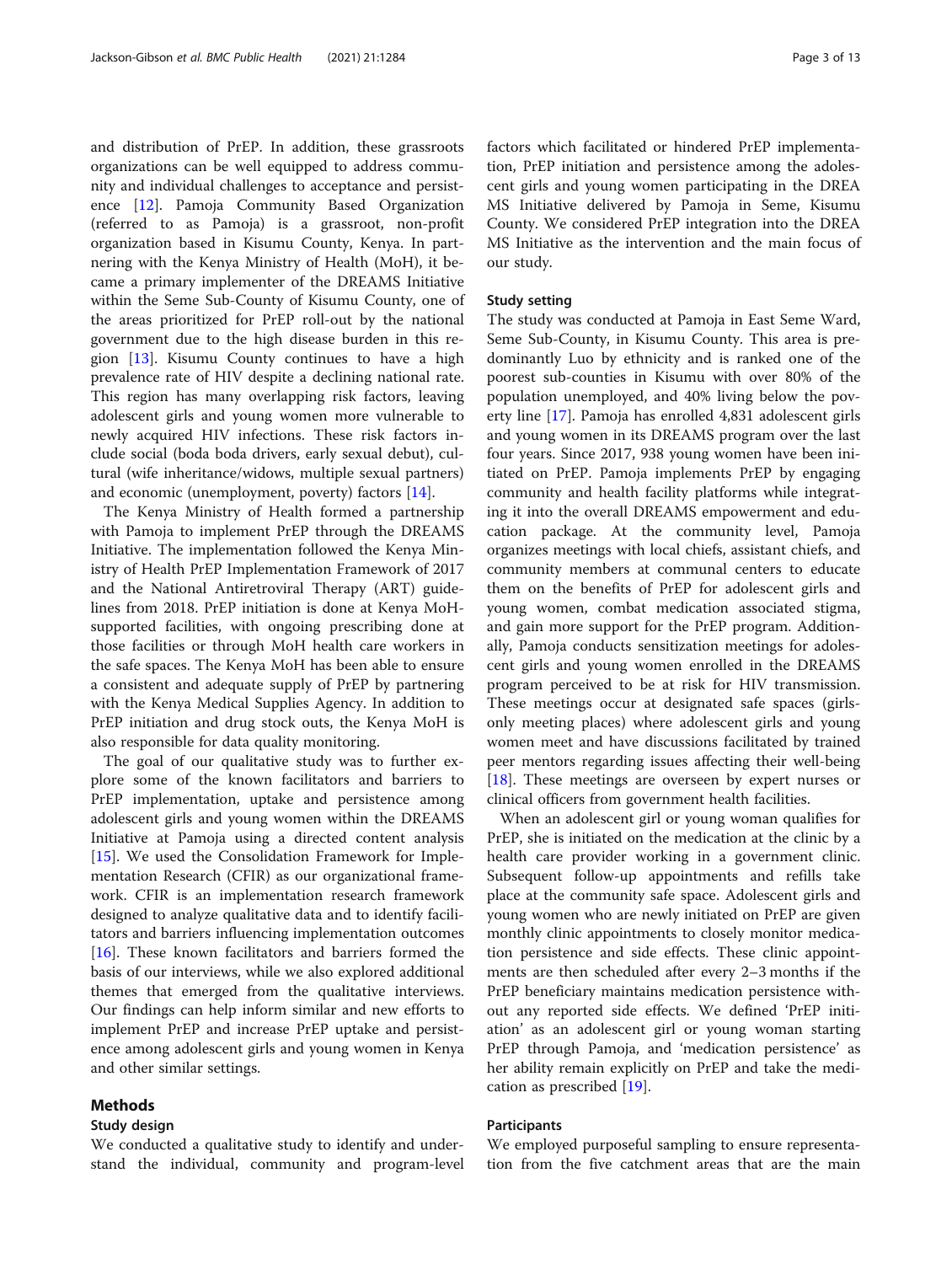focus for Pamoja outreach and community-based initiatives. Within each area, we did convenience sampling to recruit peer mentors, Pamoja staff, health care providers, and local chiefs and assistant chiefs. Peer mentors, Pamoja staff, and healthcare providers were eligible if they were actively involved in the PrEP program. This included recruitment, managing of safe spaces, community sensitization, or the prescribing and follow up of PrEP. One chief or assistant chief was selected from each of the five catchment areas. DREAMS beneficiaries eligible for this study needed to be between 16 to 24 years of age and actively taking PrEP (young women 16 years of age are considered "mature minors" in Kenya). Using a list of beneficiaries initiated on PrEP generated from the DREAMS database maintained by Pamoja, we sampled from each catchment area to ensure equal representation of adolescent girls and young women from all areas. Beneficiaries younger than 15 years of age or younger could not be included in our study due to Institutional Review Board restrictions. DREAMS beneficiaries not actively taking PrEP or unable or unwilling to give consent were excluded from our study. Eligible participants were approached by Pamoja staff and asked to participate in the study. Written consent was obtained from all participating individuals.

# Data collection

We developed semi-structured interview guides for key informant interviews (KIIs) and focus group discussions (FGDs) focusing on the process of PrEP integration into the DREAMS program adopted by Pamoja, the knowledge and attitudes of adolescent girls and young women and key informants around PrEP, and the facilitators and barriers to medication initiation and persistence. The interview guides were developed by members of the research team and were based on our literature review and related field experience of the senior authors [LRH and POM]. We conducted five FGDs with eight participants, three with PrEP recipients and two with peer mentors (total  $n = 40$ ). We performed 15 KIIs including Pamoja staff ( $n = 5$ ), health care providers ( $n = 5$ ), and local chiefs and assistant chiefs ( $n = 5$ ). Interviewers included one research staff member from Pamoja who could speak English and the local language (Luo) and the first author (MJG). Both interviewers were trained in conducting qualitative interviews. They conducted interviews in either the local language or English based on the preferences of the participant. The number of FGD and KIIs was limited by available resources and time.

# Data analysis

Data were transcribed, translated into English if necessary. We generated an a priori coding structure based on key concepts identified by other researchers in prior studies and coded by one author (MJG) using Atlas.ti, version 8.4.4 (1135) software. Based on the constant comparative method, additional codes were incorporated into this coding scheme as new themes emerged from the interviews [\[20\]](#page-11-0). A co-author (AE) coded a subset of three interviews in parallel. The differences in coding were discussed until a shared understanding was reached. A third author (POM) reviewed all coding to ensure consistency. Fifteen codes remained after coding was completed. Using directed content analysis, and CFIR as the organizing structure, we grouped the identified patterns of facilitators and barriers into relevant domains and constructs of that framework [[15](#page-11-0), [16,](#page-11-0) [20](#page-11-0), [21](#page-11-0)]. Definitions of the specific domains and constructs containing the barriers and facilitators are displayed in Table [1](#page-4-0). Final quotations which were representative of the specific theme were chosen for inclusion in the manuscript.

# Results

# Facilitators to PrEP implementation, uptake and persistence

Facilitators to PrEP implementation, uptake and persistence among adolescents girls and young women were found across all 5 CFIR domains and included the how PrEP was integrated into the DREAMS Initiative HIV prevention programming conducted at Pamoja (Inner Setting), the use of safe spaces and linkage with the existing health care system (Intervention Characteristics), the use of peer mentors (Intervention Characteristics), the continuous education provided at each site (Intervention Characteristics), the education of parents and male sexual partners surrounding the benefits of PrEP (Intervention Characteristics), beneficiaries disclosure of PrEP use (Characteristics of Individuals), the knowledge of risk factors and positive perception of PrEP (Outer Setting), active stakeholder involvement (Process), and the continuous evaluation of quality and progress of PrEP implementation (Process).

# Inner setting (Pamoja): the organization's willingness to integrate PrEP into the DREAMS initiative

The recognition of the need to adopt PrEP as an HIV prevention method offered through the DREAMS Initiative and Pamoja's ability to integrate it into the existing DREAMS programming strategy proved to be a significant facilitator. Pamoja staff members acknowledged that adolescent girls and young women were disproportionately affected by new HIV infections and carried some of the highest risks for disease transmission. As a result, they saw the adoption of PrEP as a key addition to their HIV prevention strategy.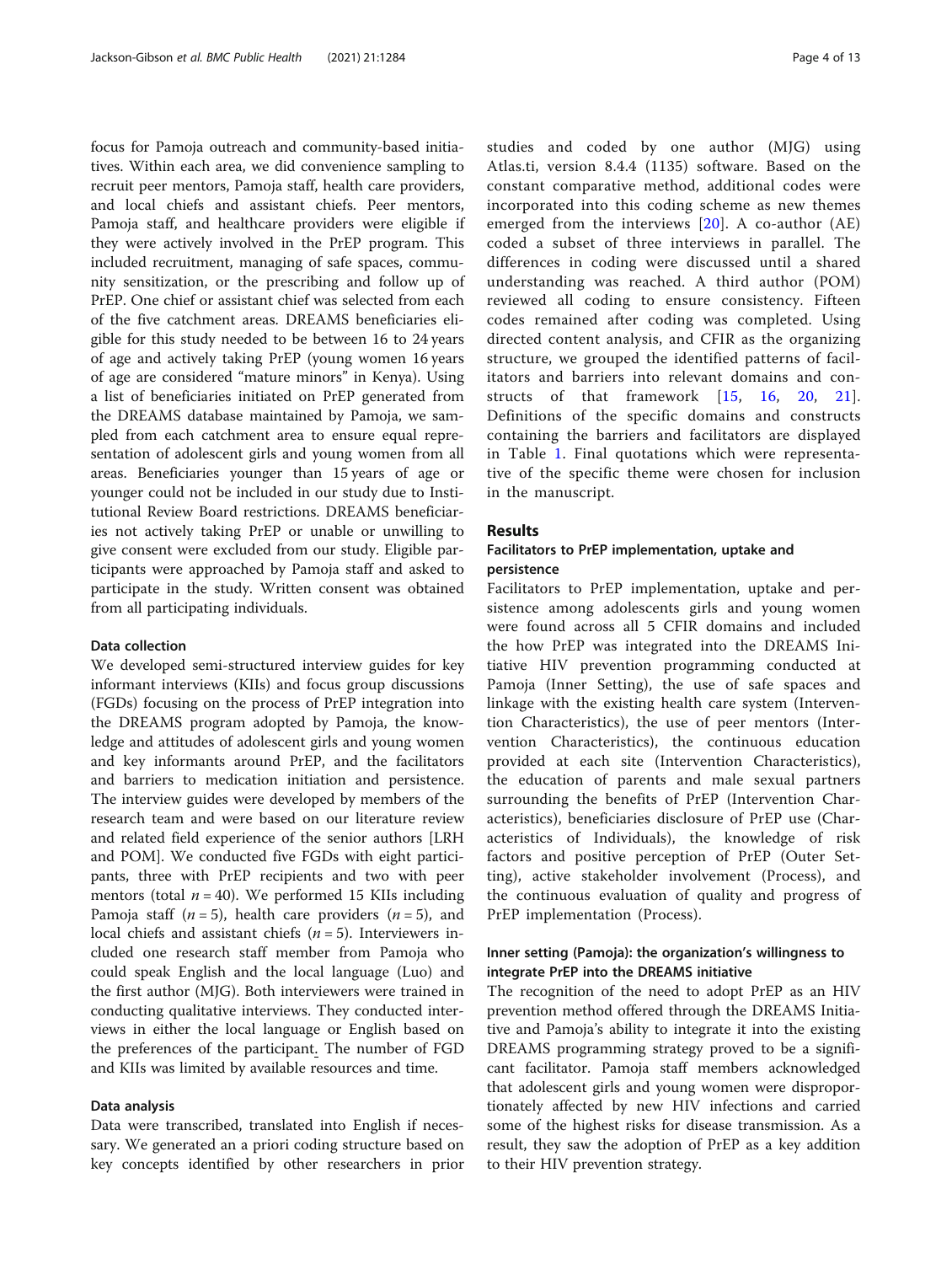# <span id="page-4-0"></span>Table 1 Summary of main themes based on CFIR domains and associated constructs

| <b>Table T</b> Suffitually Of Hialit themes based on Crin domains and associated constructs                                                                                                                                                                                              |                                                                                                                                                                                                                                                                                                                                                                                                                         |                                                                                                                                                                                                                                                                                                                                         |
|------------------------------------------------------------------------------------------------------------------------------------------------------------------------------------------------------------------------------------------------------------------------------------------|-------------------------------------------------------------------------------------------------------------------------------------------------------------------------------------------------------------------------------------------------------------------------------------------------------------------------------------------------------------------------------------------------------------------------|-----------------------------------------------------------------------------------------------------------------------------------------------------------------------------------------------------------------------------------------------------------------------------------------------------------------------------------------|
| Definitions of CFIR domains used and<br>associated construct definitions (CFIRquide.<br>org) which emerged as main themes                                                                                                                                                                | <b>Facilitators</b>                                                                                                                                                                                                                                                                                                                                                                                                     | <b>Barriers</b>                                                                                                                                                                                                                                                                                                                         |
| <b>Inner Setting:</b> Characteristics of the<br>implementing organization such as team<br>culture, relative priority of the intervention,<br>leadership engagement, and the compatibility<br>of the intervention with the organization                                                   |                                                                                                                                                                                                                                                                                                                                                                                                                         |                                                                                                                                                                                                                                                                                                                                         |
| <b>Compatibility:</b> "The degree of tangible fit<br>between meaning and values attached to the<br>intervention and how the intervention fits in<br>with the existing goals, workflows, and systems<br>of the organization."                                                             | Pamoja staff believed that the implementation<br>of PrEP through the DREAMS Initiative was<br>critical in achieving the goal of reducing the<br>amount of new HIV amongst adolescent girls<br>and young women in their community.                                                                                                                                                                                       |                                                                                                                                                                                                                                                                                                                                         |
| Relative Priority: "Individuals' shared perception<br>of the importance of the implementation within<br>the organization."                                                                                                                                                               | Pamoja staff, health care providers, and local<br>chiefs and assistant chiefs recognized the<br>vulnerability of adolescent girls and young<br>women to new HIV infections, acknowledging<br>the necessity of rapid PrEP implementation and<br>scale-up.                                                                                                                                                                |                                                                                                                                                                                                                                                                                                                                         |
| <b>Intervention Characteristics: Aspects of an</b><br>intervention that may impact implementation<br>success such as relative advantage, complexity                                                                                                                                      |                                                                                                                                                                                                                                                                                                                                                                                                                         |                                                                                                                                                                                                                                                                                                                                         |
| Adaptability: "The degree to which an<br>intervention can be adapted, tailored, refined, or<br>reinvented to meet local needs."                                                                                                                                                          | The implementation of PrEP through the DREA<br>MS Initiative by Pamoja was adapted to increase<br>PrEP accessibility and decrease community<br>stigma surrounding PrEP. Increased accessibility<br>to PrEP was achieved by allowing PrEP refills to<br>take place at the safe space. Decreased<br>community stigma was achieved through<br>hosting PrEP sensitization meetings for parents<br>and male sexual partners. |                                                                                                                                                                                                                                                                                                                                         |
| <b>Complexity:</b> Perceived difficulty of<br>implementation, reflected by duration, scope,<br>disruptiveness, and intricacy and number of<br>steps required to implement.                                                                                                               |                                                                                                                                                                                                                                                                                                                                                                                                                         | The side effects of PrEP was a barrier to<br>implementation, medication uptake and<br>persistence. Some of the adolescent girls and<br>young women reported poor appetite, dizziness,<br>nausea, vomiting, and stomachaches as reasons<br>why their peers have defaulted from PrEP or<br>decided not to be initiated on the medication. |
| <b>Characteristics of Individuals: Individuals'</b><br>beliefs, knowledge, self-efficacy, and personal at-<br>tributes that may affect implementation of<br>people implementing or receiving the<br>intervention.                                                                        |                                                                                                                                                                                                                                                                                                                                                                                                                         |                                                                                                                                                                                                                                                                                                                                         |
| Knowledge and Beliefs about the Intervention: Adolescent girls and young women and PrEP<br>Attitudes towards and value placed on the implementers, such as Pamoja staff members<br>intervention as well as familiarity with facts,<br>truths, and principles related to the intervention | and health care providers, recognized the value<br>of PrEP, acknowledging that adolescent girls<br>and young women were at increased risk of<br>new HIV infections. They referenced many risk<br>factors such as poverty, multiple sexual partners,<br>wife inheritance, and boda boda drivers.                                                                                                                         |                                                                                                                                                                                                                                                                                                                                         |
| <b>Outer Setting: External influences on</b><br>intervention implementation including patient<br>needs and resources, external policies and<br>incentives, community culture and attitudes.                                                                                              |                                                                                                                                                                                                                                                                                                                                                                                                                         |                                                                                                                                                                                                                                                                                                                                         |
| <b>Patient needs and resources:</b> "The extent to<br>which patient needs, as well as barriers and<br>facilitators to meet those needs, are accurately<br>known and prioritized by the organization."                                                                                    | Through the utilization of the safe spaces, the<br>use of peer mentors and close communication<br>with local community chiefs and assistant chiefs,<br>Pamoja has been able to better understand the<br>challenges to PrEP implementation in addition<br>to the barriers and facilitators to PrEP initiation<br>and persistence among adolescent girls and                                                              | Community stigma against PrEP and the<br>frequent relocation of adolescent girls and<br>young women away from DREAMS associated<br>areas continues to remain a barrier to<br>medication uptake and persistence.                                                                                                                         |

Continuous sensitization meeting surrounding The health care providers mentioned limited

young women.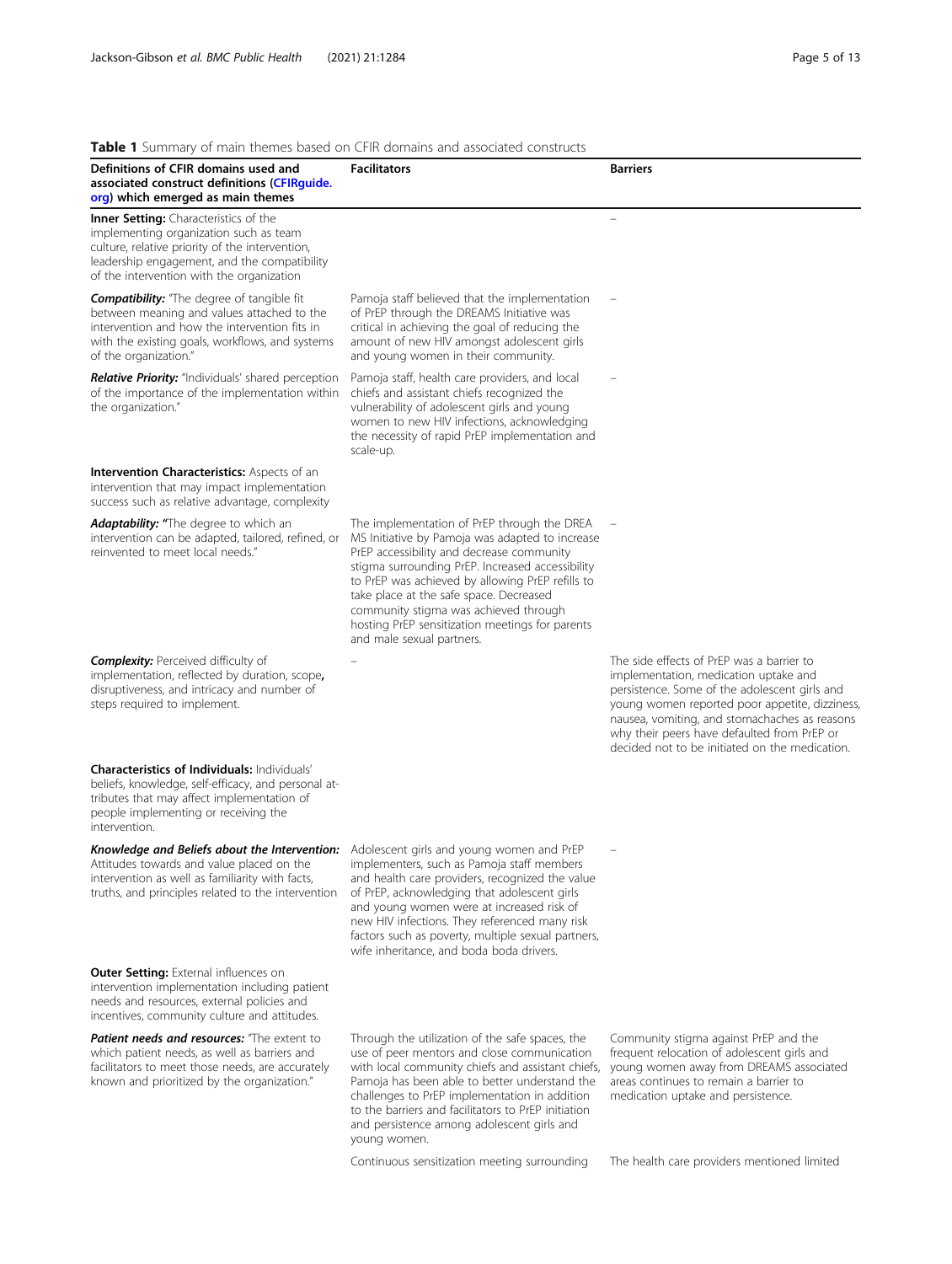| Definitions of CFIR domains used and<br>associated construct definitions (CFIRquide.<br>org) which emerged as main themes                                                                                                                           | <b>Facilitators</b>                                                                                                                                                                                                                                                                                                                                                             | <b>Barriers</b>                                                                                                                                                                                                                                                              |
|-----------------------------------------------------------------------------------------------------------------------------------------------------------------------------------------------------------------------------------------------------|---------------------------------------------------------------------------------------------------------------------------------------------------------------------------------------------------------------------------------------------------------------------------------------------------------------------------------------------------------------------------------|------------------------------------------------------------------------------------------------------------------------------------------------------------------------------------------------------------------------------------------------------------------------------|
|                                                                                                                                                                                                                                                     | the benefits of PrEP, cultivating positive<br>attitudes around the PrFP use and HIV risk factor<br>reduction among the adolescent girls and<br>young women proved to be a facilitator to<br>medication initiation and persistence.                                                                                                                                              | financial and humans resources as barriers to<br>PrEP implementation. They mentioned limited<br>resources in clinics to provide proper testing<br>and follow-up screening for patients on PrEP<br>and the inability to attend safe space meetings<br>due to staff shortages. |
| <b>Process:</b> Strategies used, the presence of key<br>intervention stakeholders and influencers<br>including opinion leaders, stakeholder<br>engagement, and project champions.                                                                   |                                                                                                                                                                                                                                                                                                                                                                                 |                                                                                                                                                                                                                                                                              |
| <b>Engaging:</b> "Attracting and involving appropriate<br>individuals in the implementation and use of<br>the intervention through a combined strategy<br>of social marketing, education, role modeling,<br>training, and other similar activities" | Pamoja engaged MoH health care providers,<br>peer mentors and community chiefs and<br>assistant chiefs to help facilitate PrEP<br>implementation. These individuals helped<br>conduct community sensitization meetings,<br>educational sessions with adolescent girls and<br>young women around PrEP and served as role<br>models for PrFP use.                                 |                                                                                                                                                                                                                                                                              |
| Reflecting and Evaluating: "Quantitative and<br>qualitative feedback about the progress and<br>quality of implementation accompanied with<br>regular personal and team debriefing about<br>progress and experience."                                | Through the oversight of the MoH, Pamoja<br>created a database to track the amount of<br>adolescent girls and young women initiated on<br>PrEP and monitor the persistence rates within<br>the PrEP program. This information was used to<br>better understand the areas of strength and the<br>areas in which the PrEP implementation<br>strategy by Pamoja could be improved. |                                                                                                                                                                                                                                                                              |

**Table 1** Summary of main themes based on CFIR domains and associated constructs (Continued)

"Most girls between the age 10 and 24 are very vulnerable [to new HIV infections] and research is showing that, especially from 15 to 19, that is the number of girls that is mostly HIV positive in this time and era." (Pamoja Staff)

# Intervention characteristics: the use of safe spaces and linkage with the existing health care system

During the initial DREAMS implementation in 2015, Pamoja established safe spaces and engaged local health care providers and government officials. This multi-layered approach, including the involvement of the Kenya MoH, was the foundation of the success of PrEP. Pamoja staff and health care providers identified the safe space as an important facilitator for PrEP initiation and persistence because of the private and friendly environment for adolescent girls and young women to express themselves without fear of discrimination, shame or stigmatization. Additionally, the utilization of the safe spaces allowed for the decentralization of PrEP initiation and medication refills away from the local community clinics, promoting increased access to PrEP by eliminating distance as a reason for poor persistence and defaulting from PrEP.

"I think that the safe spaces are a brilliant idea because the girls feel safe in the safe spaces. Like in the facility where they might meet some of their relatives from the village and they will shy off from taking their medication. I think that the safe spaces are a nice place for them." (Pamoja Staff)

# Intervention characteristics: the use of peer mentors

As observed by health care providers and Pamoja staff, peer mentors were also essential to the success of PrEP implementation. They kept safe-spaces active, ensured continuous education, and communicated with service providers to ensure beneficiaries received different services at the safe space. Mentors also enhance medication persistence by ensuring that adolescent girls and young women honored their PrEP clinic appointments, tracing defaulters and linking them back to services. We observed that without peer mentors, PrEP enrollment and medication persistence would have been difficult.

"Mentors are the backbone of the DREAMS program. Without them, I think we would not be anywhere near where we are because they are the people who are on the ground and talk to the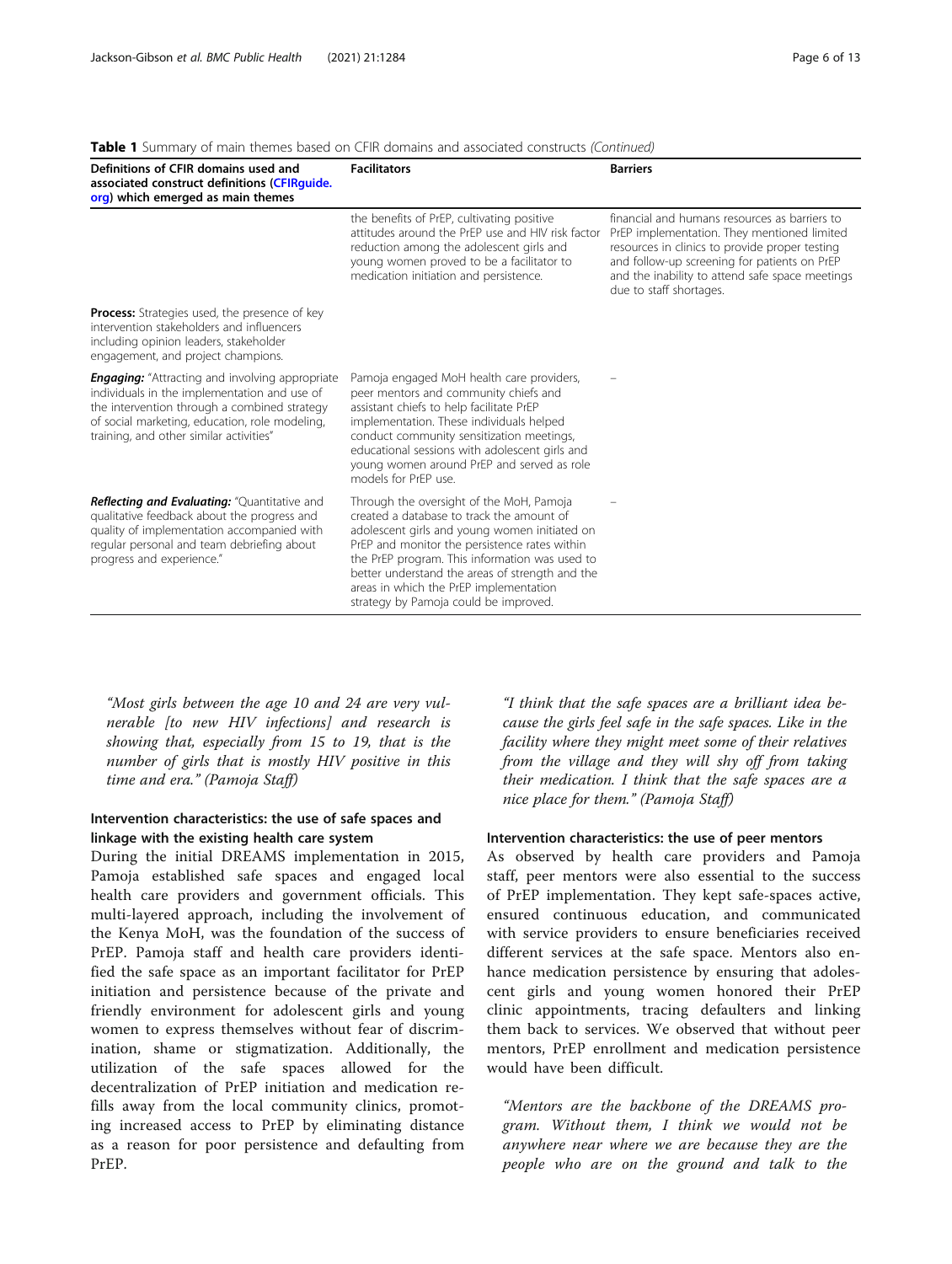ladies, talk to the parents, talk to the healthcare community.. .Without them, there wouldn't be people to help organize the safe spaces, where we meet.. .. They are the people who pass the messages to the girls, even those who are in school that cannot pick up their drugs. They are the people who tell them. . .reminds them of their TCAs." (Healthcare Provider)

# Intervention characteristics: continuous education provided at the safe spaces

Adolescent girls and young women noted that continuous education given in the safe space as a part of the PrEP implementation strategy was beneficial. They remarked on how knowledge surrounding PrEP increased their confidence in remaining on the medication and continuously reinforced their reasoning for taking it. Participants were aware that PrEP was not a lifelong intervention, accepting that it was an effective temporary measure as they worked to reduce their overall HIV risk by engaging in the other DREAMS interventions.

"Yeah, one leaves because she has seen risks are no more or have reduced. This is because we were taught that PrEP isn't something you take the whole of your life." (FGD Participant)

# Intervention characteristics: the education of male sexual partner(s) and parents on the benefits of PrEP

Male sexual partner(s) and parental education was an essential step to the implementation strategy as it promoted PrEP initiation and persistence. Both key informants and DREAMS beneficiaries highlighted the importance of educating partners and parents, emphasizing how this facilitated understanding and disclosure of medication use.

"But, we faced this challenge and took initiative of educating the male sexual partners. Now, they also have information about PrEP. They have knowledge about PrEP, so it's even easier to give information to their wives. If the wife say 'I'm now using PrEP' it because the husband already has the information." (Pamoja Staff)

# Characteristics of individuals: disclosure of PrEP use

Participants, especially PrEP beneficiaries, identified timely disclosure of PrEP use to family members as another facilitating factor for PrEP initiation and persistence. They agreed that disclosure to family members and partners was essential to ensure medication persistence.

"Disclosing is good.. .there is this time a parent bumped into me along the road and he

asked me, 'the drugs that you wrote for my daughter, PrEP, when is the next refill date

because my child is already in school, I thought I would pick it for her and take to her.' I was surprised because I didn't know she had already disclosed…so apparently they are free with each other back at home and that made me happy." (FGD Participant)

# Outer setting: the knowledge of risk factors among adolescent girls and young women and their positive perception of PrEP

In addition to their awareness of HIV risk factors and knowledge about the purpose and benefits of PrEP, we found that the decision made by adolescent girls and young women to enroll in PrEP was influenced by community, structural and individual related factors. For example, young women said personal experiences with peers and community members determined whether or not one would enroll and stay on PrEP. Participants also identified other cultural and socioeconomic factors (poverty and financial instability, polygamous marriages and wife inheritance, multiple sexual partners, and boda boda drivers) as additional motivators for PrEP initiation and persistence.

"What do I say? For me the reason why I started using PrEP is that I am in a polygamous marriage and you cannot know how the other person is same to the man, so even if he decides to have as many women as he wants, I am safe." (FGD Participant)

Inadequate financial support was identified as a driver for unsafe sexual practices and transactional sex by most adolescent girls and young women. Specifically, financial insecurity was acknowledged by the adolescent girls and young women as one of the reasons why they continue to seek out PrEP while using other DREAMS interventions to reduce their chances of becoming infected with HIV. Some adolescent girls and young women commented on their peers using sex in exchange for commodities and services.

"But you know the main reason why women get into other relationships outside marriages lack of money. Also, if that's a school going child, she will get into such relationships because she has needs that aren't being met. She needs pads, pocket money and yet when she asks the mother, she is told that during her days she used to use blankets as a substitute for pads. So, when she finds one who can do all those things for her, she will definitely be influenced." (FGD Participant)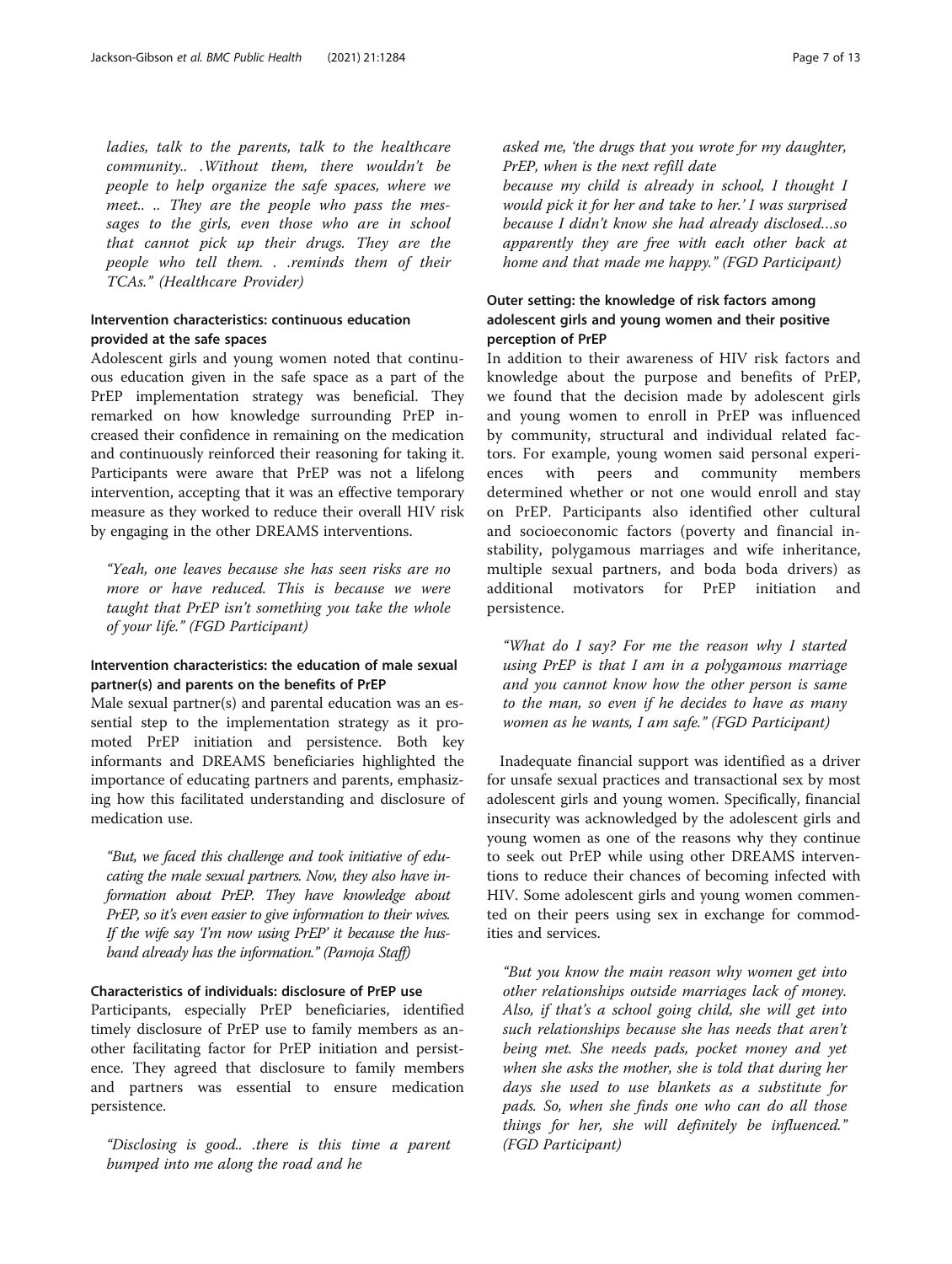# Process: the engagement of community stakeholders

The Pamoja staff recognized that the utilization of existing community structures and linkages, engaging and collaborating with key opinion leaders and the Kenya MoH were essential to overcoming initial barriers to implementation and ensuring a more successful PrEP rollout.

"Okay, implementing this initiative has not been that easy. As I said earlier, when we started administering PrEP, it wasn't easy because it was a new thing and no one actually has more information. Now after realizing this, in collaboration with the Ministry of Health, [mentors and community volunteers] are taken through trainings and given education materials for PrEP.. .Working together with the mentors and even involving community volunteers, [we] educated girls and even sensitize the community itself on PrEP. .. So with [that] information it was now being taken to the safe spaces with the health care provider, field officer, and the mentor to just educate girls on what PrEP entails." (Pamoja Staff)

# Process: continuous evaluation of PrEP implementation and program progress

The implementation of the biomedical services offered by Pamoja (PrEP, HIV testing, contraceptives, post violence care) are also done in collaboration with the Kenya MoH. Without the assistance of the Kenya MoH with continuous data tracking, consistent provision of PrEP, the roll-out would not have been as successful. It allowed for Pamoja and other key implementers to track the progress of PrEP implementation and identify DREAMS beneficiaries would benefit from this intervention.

"We report every month to [a donor agency] and also to the Ministry of Health. Yeah, because they want to see the trend of PrEP and how it is going up or going down. But at the moment it is going up, which is a good thing. We still need more girls to embrace PrEP because in DREAMS, [PrEP is] our main objective is prevention." (Pamoja Staff)

# Barriers to PrEP uptake and persistence

We identified several barriers to PrEP uptake and persistence through Pamoja. These barriers included reported drug side effects (Intervention Characteristics), community stigma against PrEP (Outer Setting), frequent relocation of adolescent girls and young women (Outer Setting), and the limited financial and human resources in the health system to meet the growing demands of PrEP (Outer Setting).

# Intervention characteristics: reported drug side effects

Known side effects of the medication remains a concern among the beneficiaries. Although most participants reported good persistence, some worried about the resulting side effects of the drug. Some complained about poor appetite, dizziness, nausea, vomiting, and stomachaches. These beliefs surrounding drug side effects contributed poor persistence to PrEP and led to defaulting from the PrEP program.

"What I would say about challenges is the side effects. As one of the people who are on PrEP, the challenge that comes with it is the side effects-because after taking this drug, you may feel sickly in the morning hours and that would make a parent be concerned and want to know why that's the case…." (FGD Participant)

#### Outer setting: community stigma against PrEP

Despite continued community engagement and education, stigma remains a barrier to successful PrEP implementation among adolescent girls and young women. Most beneficiaries reported that the stigma against antiretroviral therapy (ART) in the community is transferred onto PrEP because of similar pill appearance and packaging. Respondents also noted that PrEP use is associated with increased promiscuity, commercial sex workers, and people who are infected with HIV.

"Some of my peers say that I'm a prostitute though for me I know I'm not. I use PrEP so that I prevent HIV infection while others say I pretend to be taking PrEP while I am on ARVs even so this didn't worry me because I never used to ask anyone, so no one knows my thoughts." (FGD Participant)

# Outer setting: frequent relocation of PrEP beneficiaries

Service providers observed that the frequency of relocation among adolescent girls and young women due to schooling or marriage was a barrier to PrEP persistence. Adolescent girls and young women who relocated were more vulnerable to losing consistent access to PrEP because of the loss of connection with Pamoja, leading to defaulting. Most beneficiaries vocalized the same thoughts and admitted that on some occasions, these relocations happened without Pamoja staff members or health care providers knowing.

"What I think that can make someone to stop using PrEP, is when a woman changes residence, especially in places where access to hospital and PrEP in particular may be a challenge, then I can stop it because returning here frequently will be difficult. It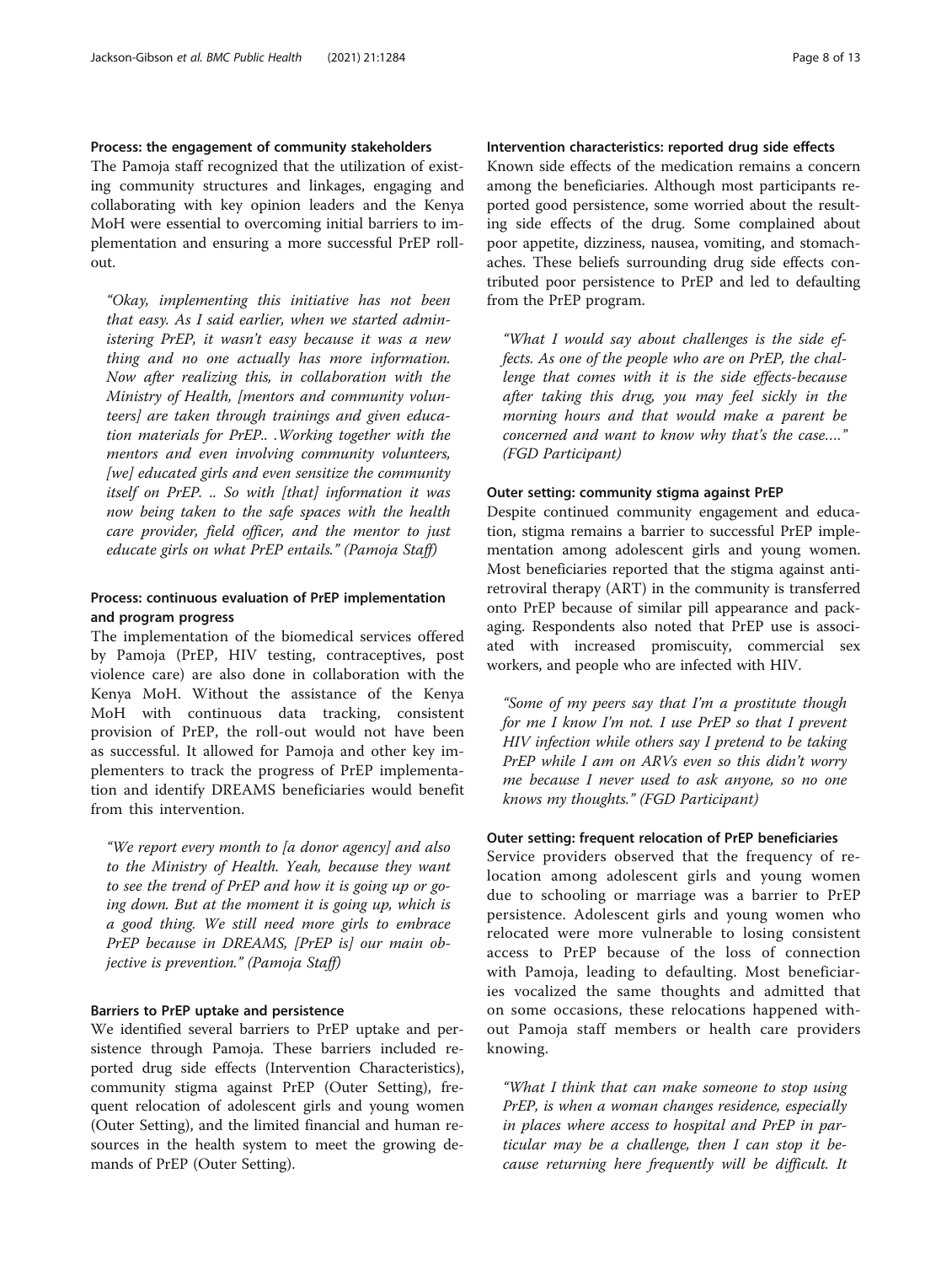will force me to withdraw because in my new location there is no way out and here, I may not return faster to get PrEP." (FGD Participant)

# Outer setting: limited financial and human resources for health care workers to provide PrEP at the health centers and at Pamoja

The insufficient number of health care providers qualified to offer PrEP continues to be a challenge in the current PrEP implementation strategy, making PrEP initiation and persistence more difficult. Barriers to providing PrEP to adolescent girls and young women included low clinic staffing and lack of transport available to health care providers to reach the safe spaces and community events.

"Staffing is an issue 'cause at times you like want to you, but you are alone here [at clinic]. So, you are left with your hands tied. So, as much as you really want to go to that baraza or chief camp to maybe enlighten them on PrEP, you find yourself here at the facility. So maybe I can say staffing issue is a challenge." (Healthcare Provider)

Limited financial resources at health care facilities has also made the initial initiation and clinical monitoring of PrEP and its side effects difficult. This included either inability or delays in required laboratory tests, resulting in skipping the tests to avoid a delay in PrEP initiation.

"There are times where funds are limited and to order pertinent lab tests such as liver function tests and creatinine clearance. This is a detriment to the delivery of PrEP, because the inability to adequately screen for health problems or detect potential complications caused by PrEP may delay the initiation and continued administration of the drug to certain individuals." (Healthcare Provider)

# **Discussion**

Through focus groups and interviews with implementers, peer mentors, and adolescent girls and young women we identified key facilitators and barriers to successful PrEP implementation and PrEP initiation and persistence among adolescents girls and young women that spanned multiple CFIR domains and constructs. Facilitating factors included successful integration of PrEP into the DREAMS Initiative by Pamoja, the use of safe spaces and peer mentors, the development of PrEP education sessions for male sexual partners and parents, timely disclosure of PrEP use by beneficiaries, the knowledge of HIV risk factors and positive attitudes surrounding PrEP, the consistent data tracking for PrEP enrollment and identification of high risk individuals, and the collaborative partnerships between Pamoja with its associated partners. We identified drug side effects, PrEP associated stigma, relocation of PrEP beneficiaries, and limited financial and human resources to accommodate increased demand in PrEP as barriers to PrEP implementation.

The capacity for Pamoja to adopt the DREAMS Initiative and its ability to integrate PrEP into its existing HIV prevention programming was key to successful implementation. It's mission as an organization is to empower communities to identify and address the most significant needs affecting their well-being [[22\]](#page-11-0). The integration of PrEP into its current HIV prevention programming is in line with its goals as an organization, as the prevalence and incidence of HIV infections greatly effects the wellbeing of the adolescent girls and young women in their community. Community-based organizations, such as Pamoja, are successful in community-based implementation strategies, particularly those pertaining to PrEP. This is because of their ability to establish meaningful ties with marginalized and difficult to reach populations, identify high risk individuals, educate those individuals about PrEP and effectively link them to care [[12\]](#page-11-0). The utilization of community-based organizations will be necessary for continued success in PrEP implementation.

It is well known that the safe space model has been incredibly useful in promoting community-based initiatives. They build social capital and have been shown to increase agency among adolescent girls and young women [[8\]](#page-11-0). The establishment of secure safe spaces for the adolescent girls and young women by Pamoja facilitated PrEP implementation, initiation, and persistence. The positive culture cultivated within safe spaces promotes PrEP initiation and better persistence by encouraging adolescent girls and young women to reduce their HIV risk factors and reminding them to routinely reevaluate their risk-benefit of taking PrEP. The benefits of the safe space expand beyond continuous sensitization and mobilization of adolescents girls and young women to initiate on PrEP. Safe spaces also serve as key centers to expand accessibility to PrEP among DREAMS beneficiaries in the community, outside of county hospitals and clinics. This strategy provided a more womancentered approach to PrEP delivery and eliminated many of the barriers associated with time and distance of drug procurement.

Expanding on many existing studies, we also identified peer mentors as key components to successful PrEP implementation. Participants reported that in addition to safe spaces, peer mentors were important to effectively boosting PrEP initiation, as well as persistence, with close follow up and support. These findings are similar to the role of peer mentors in HIV care and treatment programs and is now being adopted into PrEP initiatives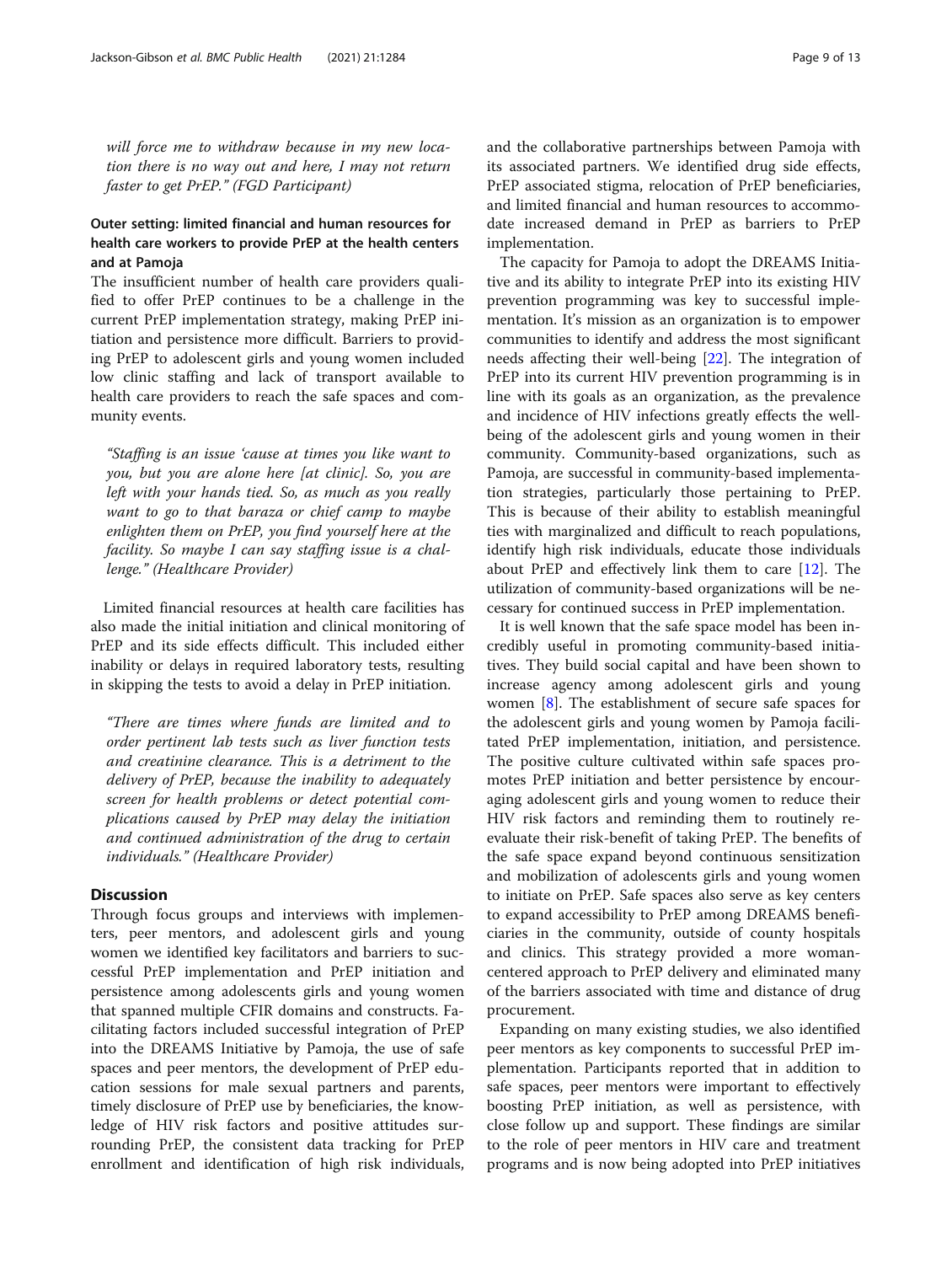[[23\]](#page-11-0). The PrEP Chicago study demonstrates how the formation of social networks and peer mentors have a positive impact on promoting PrEP uptake and persistence in addition to empowering others to take charge of their sexual health [[23\]](#page-11-0). The building of these social connections allows for the filling of informational gaps left by health care providers, increasing trust of PrEP and reducing PrEP related stigma. Reflecting the importance of the mentors for supporting PrEP initiation in Pamoja, PrEP programs will need to determine how to continue peer support for medication persistence as well as ongoing risk reduction even after the PrEP beneficiaries age out and graduate from the program.

We found that the knowledge of HIV risk factors and the positive attitudes that adolescent girls and young women had surrounding PrEP were facilitators to uptake and persistence. Understanding the benefits of PrEP empowered the adolescent girls and young women to use PrEP as an HIV prevention method and it also facilitated disclosure of their PrEP use to their parents and male sexual partners, promoting PrEP initiation and persistence. This is consistent with the existing literature assessing the importance of disclosure on persistence in regard to PrEP. Although it can initially lead to stigmatizing experiences, disclosure to male sexual partners and parents has been described as an empowering way to combat community stigma against PrEP [\[24](#page-11-0), [25](#page-11-0)]. Additionally, disclosure has been found to improve a young woman's ability to take the medication and encourage at risk peers to initiate preventative treatment as well.

Unlike previous investigations, our study found the importance of PrEP education sessions for male sexual partners and parents of at-risk adolescent girls and young women, rather than just focusing on the target population. We discovered that this facilitated PrEP uptake and decreased reported PrEP associated stigma. No studies have been performed assessing the overall benefit of PrEP education sessions for the individuals who are closely connected to adolescent girls and young women and can be highly influential to their continuation of PrEP treatment. Velloza et al., further reported that PrEP programs, such as the DREAMS Initiative, can foster community and clinic-based discussion, adherence clubs and normalizing PrEP use [\[26](#page-11-0)]. Further exploration of educational programs targeting these individuals could potentially highlight how male sexual partner and parent involvement can reduce PrEP associated stigma.

A critical component to the successful implementation of PrEP Pamoja was its ability to leverage existing partnerships with key local community, health sector and government entities. This was similar to some of the findings published by Chimbindi et al. and Djomand et al. [[11,](#page-11-0) [13](#page-11-0), [27\]](#page-11-0). These studies showed that multisectoral collaborations in addition to strengthening existing resources and policies promoted the rapid expansion of the DREAMS Initiative, contributing to increased PrEP uptake [[11,](#page-11-0) [27](#page-11-0)]. Djomand et al. specifically emphasized the critical importance of stakeholder meetings with strong ongoing engagement from the MoH, the government's active ownership over its national PrEP program, and the promotion of PrEP outside of the clinical setting to achieve successful scale-up of PrEP services [\[13](#page-11-0)].

We found the process of monitoring of PrEP implementation within the context of the DREAMS Initiative as an additional facilitating factor to PrEP implementation. Pamoja has adopted a strong data collection protocol and compiles it into a country wide monitoring and evaluation database, which is reviewed by the Kenya-MoH. The development of these databases has allowed for a more granular analysis of PrEP initiation and persistence across all DREAMS affiliated sites and can better assess PrEP success. The value of having a monitoring and evaluation database for DREAMS program tracking has been described previously, but in our study, the importance was significant as it allowed Pamoja to recognize that it was not capturing all adolescent girls and young women who might be eligible for PrEP in their catchment area [[11](#page-11-0)].

Inadequate clinical resources and staffing was a barrier to PrEP implementation. In an environment that already suffers from staff shortages and limited clinic equipment, the incorporation of PrEP as an additional clinic service, which included the important outreach work, was reported as a challenge by study participants. These providers, who are already responsible for HIV care and treatment, are some of the most over-burdened workers in the Kenyan healthcare system and their growing clinic responsibilities in combination with limited additional support has put strain on the scale-up of PrEP [[28\]](#page-11-0). Our interviews revealed that a large number of the defaulters in the PrEP program was due in part to the shortage of personnel qualified to administer PrEP and inadequate clinical resources for routine screening and monitoring. These barriers are similar to those that came about with early implementation of anti-retroviral therapy (ART), which were resolved by calculating the staffing needs to ART provision and creating a more efficient workflow environment in the clinics, creative task-sharing and decentralization [\[29](#page-11-0)–[31](#page-11-0)]. A similar multi-strategy approach will need to be taken when to support effective PrEP scale up, requiring increased resource allocation from the MoH.

An additional challenge to successful PrEP implementation was the relocation of PrEP beneficiaries to areas without access to the DREAMS Initiative or PrEP.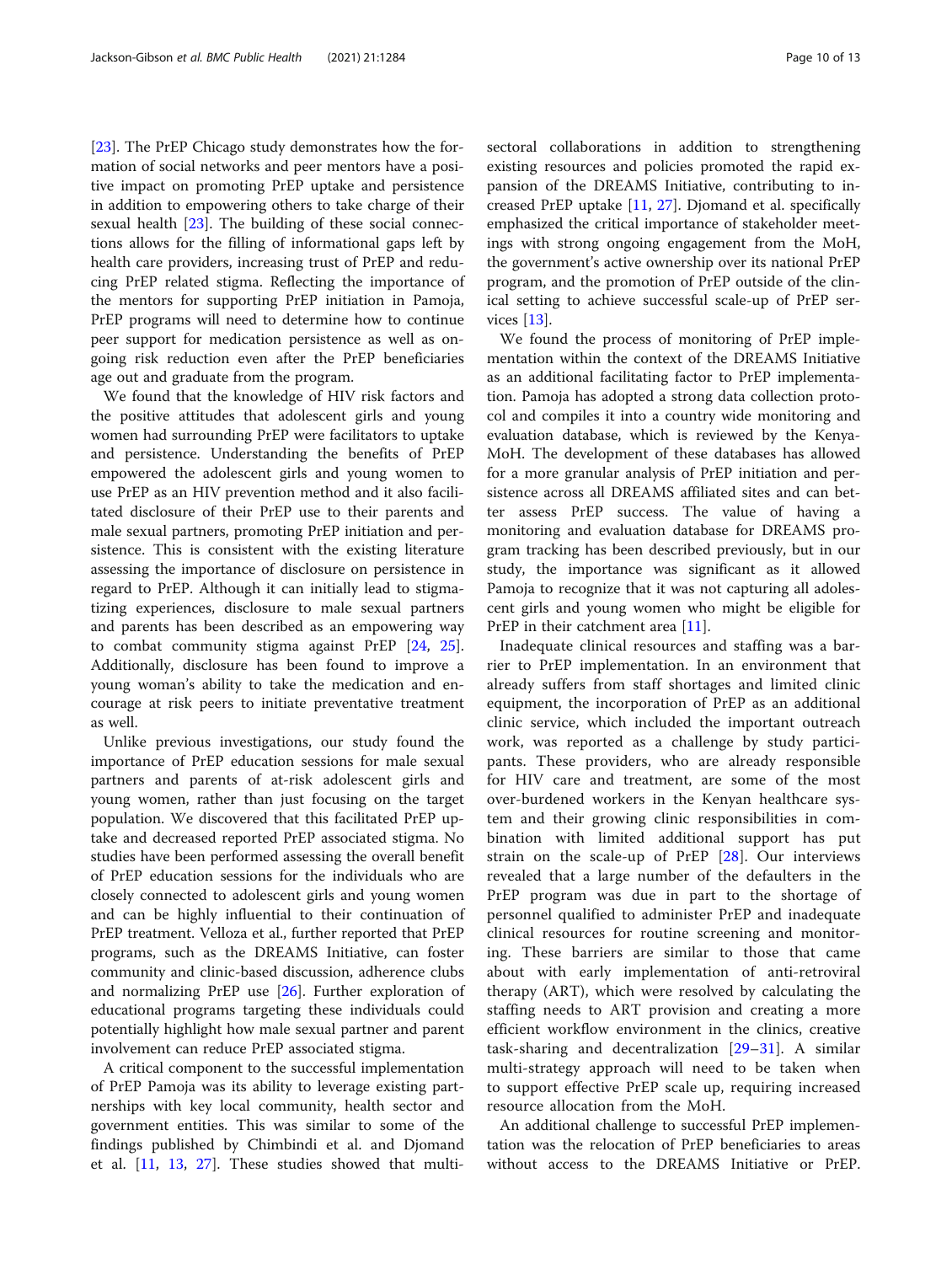Relocation has been described as a challenge in a PrEP clinical trial, but it has not been commonly identified as a challenge to PrEP program implementation [[32\]](#page-11-0). Better strategies are needed to support adolescent girls and young women as they relocate, so they can continue to have access to both PrEP and maintain persistence.

Not surprisingly, PrEP stigma, the existing poverty and financial insecurity of the adolescent girls and young women and community members living in Seme subcounty were also identified barriers. Despite the work to reduce this barrier by Pamoja, some PrEP stigma remained, reflecting the association of the medication with HIV infections and increased promiscuity [[33](#page-11-0), [34](#page-12-0)]. Published literature has sought out to qualify the type of stigma surrounding PrEP and devise strategies to counteract it. Continued education at the individual and community level and positive marketing about PrEP have been the most effective strategies in stigma reduction so far, a number of which are already being used by [[33,](#page-11-0) [35\]](#page-12-0) .

The strengths of our study include our comprehensive sample size of participants from different aspects of the DREAMS program and the PrEP implementation strategy, including adolescents and girls and young women taking PrEP. Our study had a number of limitations. We only interviewed young women on PrEP and therefore did not have the opportunity to explore barriers for women who did not choose to start or stopped PrEP. Having this information could have given us more insight about the barriers preventing PrEP uptake among adolescent girls and young women. We did, however, ask key informants and focus group discussion participants about potential reasons why adolescent girls and young women decided not to start PrEP, which helped identify some barriers. Additionally, we did not speak to any health care workers who refused to administer PrEP. This could have uncovered health care worker stigma and other provider related biases influencing PrEP uptake. In addition, as seen in qualitative work, responses could have been biased due to social desirability, which we worked to limit by training the interviewers to encourage exploration of barriers as well as facilitators. Although we analyzes responses based on respondent type (Pamoja staff, health care provider, chief/assistant chief, peer mentor, and adolescent girls and young woman), we did not collect demographic information regarding the participants, so we could not further assess the potential influence of these factors. We also did not record the frequency of the emergent themes during our analysis, so we were unable to provide a quantitative description of our results which could have helped us identify which were more common facilitators and barriers. Additionally, since our study was strictly qualitative, we were unable to quantitatively assess the rates of DREAMS beneficiaries who enrolled and subsequently stopped PrEP, although this is work which is ongoing. Finally, only individuals willing to participate were included which could also have introduced bias, a limitation which is inevitable in research.

# Conclusion

Facilitators and barriers to PrEP implementation spanned multiple CFIR domains and constructs. Identified facilitators promoted successful implementation of PrEP within Pamoja, and increased PrEP initiation and medication persistence among adolescent girls and young women. As important as the facilitators are to the ongoing success of PrEP implementation among this group, it is necessary to address the identified barriers as adolescent girls and young women remain at high risk for newly acquired HIV infections. The continued implementation and successful scale-up of PrEP services is critical to reverse the trends of ongoing HIV transmission among adolescent girls and young women in Kenya and other populations in similar settings.

#### Abbreviations

ART: Anti-retroviral therapy; CBO: Community Based Organization; CFIR: The Consolidated Framework for Implementation Research; DREA MS: Determined Resilient, Empowered, AIDS-free, Mentored, and Safe women; FGD: Focus group discussions; HIV: Human immunodeficiency virus; KII: Key informant interviews; MoH: Ministry of Health; PEPFAR: President's Emergency Fund for AIDS Relief; PrEP: HIV Pre-exposure Prophylaxis

#### Acknowledgments

The authors would like to thank all of the Pamoja Community Based Organization staff members, DREAMS beneficiaries, Ministry of Health, Seme Sub-County, and village leaders who helped make this study a possibility. We would also like to acknowledge Winny Ochieng who assisted in data collection. We appreciate the discussion with Leah Neubauer, EdD, MA for her guidance with manuscript revision and editing. Lastly, we would like to thank Sera Young, MA, PhD for her oversight of this project.

#### Authors' contributions

MJG conducted and transcribed key informant interviews. She coded all the focus group discussions and key informant interviews based on emerging themes. MJG was a major contributor in writing the manuscript. AUE coded key informant interviews. WO and IR were both responsible for organizing key informant interviews and focus group discussions, read, and reviewed the manuscript. LRH and POM were responsible synthesizing emerging themes and categorizing them based on the CFIR framework and were also significant contributors to writing the manuscript. ROO provided edits throughout the manuscript writing process. All authors read and approved the final manuscript.

#### Funding

Funding for this research came from the from Institute for Global Health at Feinberg School of Medicine at Northwestern University. Additionally, the research reported in this publication was supported by the Fogarty International Center and National Institute of Mental Health, of the National Institutes of Health under Award Number D43 TW010543. The content is solely the responsibility of the authors and does not necessarily represent the official views of the National Institutes of Health.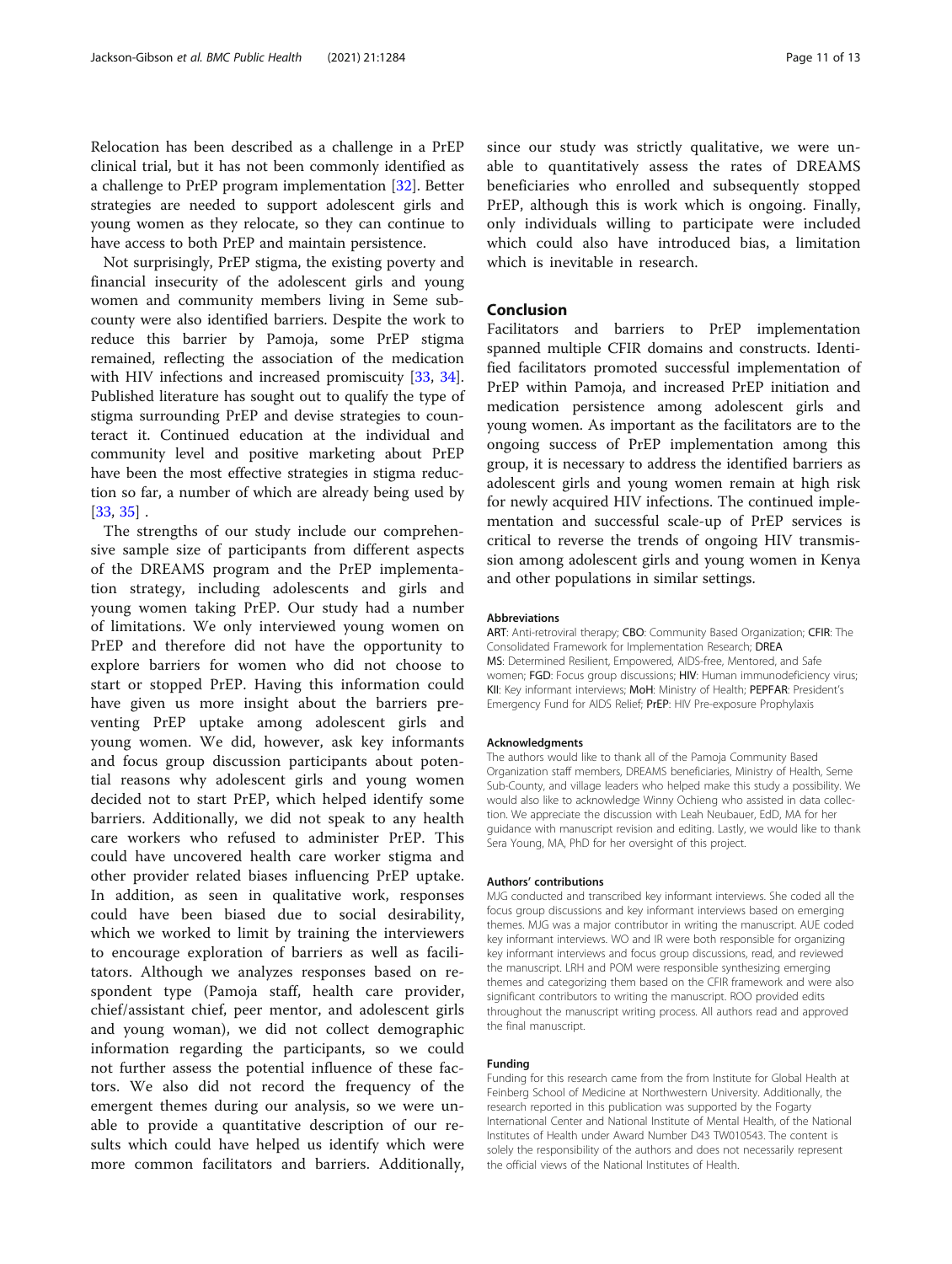#### <span id="page-11-0"></span>Availability of data and materials

The datasets used and/or analyzed during the current study are available from the corresponding author on reasonable request. Please contact the corresponding author, Maya Jackson-Gibson [\(maya.jackson](mailto:maya.jackson-gibson@northwestern.edu)[gibson@northwestern.edu](mailto:maya.jackson-gibson@northwestern.edu)), for any requests for data access.

#### **Declarations**

#### Ethics approval and consent to participate

The study protocol was approved by the following IRBs, Northwestern University (STU00207400.) and the African Medical Research Foundation (AMREF) (P470/2018).

Written informed consent was obtained from all participants. Participants received approximately \$10 to compensate for their time. All methods were carried out in accordance with relevant guidelines and regulations.

#### Consent for publication

Not applicable.

#### Competing interests

The authors declare they have no competing interests.

#### Author details

<sup>1</sup>Northwestern University Feinberg School of Medicine, Chicago, Illinois, USA. <sup>2</sup> Pamoja Community Based Organization, Kisumu, Kenya. <sup>3</sup> Department of Anthropology & Global Health, Northwestern University, Chicago, Illinois, USA. <sup>4</sup>Department of Medical Social Sciences, Northwestern University Feinberg School of Medicine, Chicago, Illinois, USA.

# Received: 8 December 2020 Accepted: 18 June 2021 Published online: 01 July 2021

#### References

- 1. HIV and AIDS in Kenya. [https://www.avert.org/professionals/hiv-around](https://www.avert.org/professionals/hiv-around-world/sub-saharan-africa/kenya)[world/sub-saharan-africa/kenya](https://www.avert.org/professionals/hiv-around-world/sub-saharan-africa/kenya). Accessed 15 Apr 2020.
- 2. Ramjee G, Daniels B. Women and HIV in sub-Saharan Africa. AIDS Res Ther. 2013;10(1):30. <https://doi.org/10.1186/1742-6405-10-30>.
- 3. UNAIDS. Advocating for zero discrimination in health-care settings in Kenya 2018. [https://www.unaids.org/en/resources/presscentre/featurestories/2018/](https://www.unaids.org/en/resources/presscentre/featurestories/2018/may/zero-discrimination-health-care-settings-kenya.Accessed) [may/zero-discrimination-health-care-settings-kenya.Accessed](https://www.unaids.org/en/resources/presscentre/featurestories/2018/may/zero-discrimination-health-care-settings-kenya.Accessed) 15 Apr 2020.
- 4. Thomson K, Baeten J, Mugo N, Bekker L, Celum C, Heffron R. Tenofovirbased oral preexposure prophylaxis prevents HIV infection among women. Curr Opin HIV AIDS. 2016;11(1):18–26. [https://doi.org/10.1097/COH.](https://doi.org/10.1097/COH.0000000000000207) [0000000000000207](https://doi.org/10.1097/COH.0000000000000207).
- 5. Roehr B. FDA approves first drug to prevent HIV infection in high risk individuals. BMJ. 2012;345(7866):e4879. [https://doi.org/10.1136/bmj.e4879.](https://doi.org/10.1136/bmj.e4879)
- The United States President's Emergency Plan for AIDS Relief 2019 Annual Report to Congress. [https://www.pepfar.gov/documents/organization/2523](https://www.pepfar.gov/documents/organization/252380.pdf) [80.pdf](https://www.pepfar.gov/documents/organization/252380.pdf). Accessed 15 Mar 2019.
- 7. Birdthistle I, Schaffnit S, Kwaro D, Shahmanesh M, Ziraba A, Kabiru C, et al. Evaluating the impact of the DREAMS partnership to reduce HIV incidence among adolescent girls and young women in four settings: a study protocol. BMC Public Health. 2018;18(1):912. [https://doi.org/10.1186/s12889-](https://doi.org/10.1186/s12889-018-5789-7) [018-5789-7](https://doi.org/10.1186/s12889-018-5789-7).
- 8. Saul J, Bachman G, Allen S, Toiv N, Cooney C, Beamon T. The DREAMS core package of interventions: a comprehensive approach to preventing HIV among adolescent girls and young women. PLoS One. 2018;13(12): e0208167. <https://doi.org/10.1371/journal.pone.0208167>.
- 9. Muthoni C, Kneipp S, Gichane M, Caiola C, Pettifor A, Williams J. A systematic review of HIV interventions for Young women in sub-Saharan Africa. AIDS Behav. 2020;24(12):3395–413. [https://doi.org/10.1007/s10461-02](https://doi.org/10.1007/s10461-020-02914-1) [0-02914-1.](https://doi.org/10.1007/s10461-020-02914-1)
- 10. Bradley E, Hoover K. Improving HIV Preexposure prophylaxis implementation for women: summary of key findings from a discussion series with Women's HIV prevention experts. Womens Health Issues. 2019; 29(1):3–7. <https://doi.org/10.1016/j.whi.2018.08.004>.
- 11. Chimbindi N, Birdthistle I, Shahmanesh M, Osindo J, Mushati P, Ondeng'e K, et al. Translating DREAMS into practice: early lessons from implementation in six settings. PLoS One. 2018;13(12):e0208243. [https://doi.org/10.1371/](https://doi.org/10.1371/journal.pone.0208243) [journal.pone.0208243](https://doi.org/10.1371/journal.pone.0208243).
- 12. Norton W, Larson R, Dearing J. Primary care and public health partnerships for implementing pre-exposure prophylaxis. Am J Prev Med. 2013;44(1):S77– S9. [https://doi.org/10.1016/j.amepre.2012.09.037.](https://doi.org/10.1016/j.amepre.2012.09.037)
- 13. Djomand G, Bingham T, Benech I, Muthui M, Savva H, Alamo S, et al. Expansion of HIV Preexposure Prophylaxis to 35 PEPFAR-Supported Early Program Adopters, October 2016–September 2018. Morb Mortal Wkly Rep. 2020;69(8):212–5. [https://doi.org/10.15585/mmwr.mm6908a3.](https://doi.org/10.15585/mmwr.mm6908a3)
- 14. Council NAC. Kisumu County HIV & AIDS Strategic Plan. [https://nacc.or.ke/](https://nacc.or.ke/mdocs-posts/kisumu-county-hiv-aids-strategic-plan/) [mdocs-posts/kisumu-county-hiv-aids-strategic-plan/](https://nacc.or.ke/mdocs-posts/kisumu-county-hiv-aids-strategic-plan/). Accessed 15 Apr 2020.
- 15. Hsieh H, Shannon S. Three approaches to qualitative content analysis. Qual Health Res. 2005;15(9):1277–88. <https://doi.org/10.1177/1049732305276687>.
- 16. The Consolidated Framework for Implementation Reasearch. [https://](https://cfirguide.org/) [cfirguide.org/.](https://cfirguide.org/) Accessed 15 Apr 2020.
- 17. Njonjo KS. Exploring Keyna's Inequality: Pulling Apart or Pooling Together? In: Abridged Report. [http://inequalities.sidint.net/kenya/wp-content/uploads/](http://inequalities.sidint.net/kenya/wp-content/uploads/sites/3/2013/10/SID%20Abridged%20Small%20Version%20Final%20Download%20Report.pdf) [sites/3/2013/10/SID%20Abridged%20Small%20Version%20Final%20Downloa](http://inequalities.sidint.net/kenya/wp-content/uploads/sites/3/2013/10/SID%20Abridged%20Small%20Version%20Final%20Download%20Report.pdf) [d%20Report.pdf](http://inequalities.sidint.net/kenya/wp-content/uploads/sites/3/2013/10/SID%20Abridged%20Small%20Version%20Final%20Download%20Report.pdf). Accessed 15 Apr 2020.
- 18. Baldwin W. Creating 'safe spaces' for adolescent girls. [https://www.popcouncil.](https://www.popcouncil.org/uploads/pdfs/TABriefs/39_SafeSpaces.pdf) [org/uploads/pdfs/TABriefs/39\\_SafeSpaces.pdf.](https://www.popcouncil.org/uploads/pdfs/TABriefs/39_SafeSpaces.pdf) Accessed 15 Apr 2020.
- 19. Laborde N, Kinley P, Spinelli M, Vittinghoff E, Whitacre R, Scott H, et al. Understanding PrEP persistence: provider and patient perspectives. AIDS Behav. 2020;24(9):2509–19. <https://doi.org/10.1007/s10461-020-02807-3>.
- 20. Pope C, Ziebland S, Mays N. Qualitative research in health care. Analysing qualitative data. BMJ. 2000;320(7227):114–6. [https://doi.org/10.1136/bmj.320.](https://doi.org/10.1136/bmj.320.7227.114) [7227.114.](https://doi.org/10.1136/bmj.320.7227.114)
- 21. Miles MB, Huberman AM, Saldaña J. Qualitative Data Analysis: A Methods Sourcebook, 4th Edition. Beaverton: Ringgold Inc; 2019.
- 22. Pamoja Community Based Organization. <https://www.pamojapamoja.org/>. Accessed 16 Mar 2021.
- 23. Young LE, Schumm P, Alon L, Bouris A, Ferreira M, Hill B, et al. PrEP Chicago: a randomized controlled peer change agent intervention to promote the adoption of pre-exposure prophylaxis for HIV prevention among young black men who have sex with men. Clinical Trials. 2018;15(1):44–52. [https://](https://doi.org/10.1177/1740774517730012) [doi.org/10.1177/1740774517730012.](https://doi.org/10.1177/1740774517730012)
- 24. Scorgie F, Khoza N, Baron D, Lees S, Harvey S, Ramskin L, et al. Disclosure of PrEP use by young women in South Africa and Tanzania: qualitative findings from a demonstration project. Cult Health Sex. 2020;23(2):257–72. <https://doi.org/10.1080/13691058.2019.1703041>.
- 25. Quinn KG, Christenson E, Spector A, Amirkhanian Y, Kelly JA. The influence of peers on PrEP perceptions and use among Young black gay, bisexual, and other men who have sex with men: a qualitative examination. Arch Sex Behav. 2020;49(6):2129–43. [https://doi.org/10.1007/s10508-019-01593-x.](https://doi.org/10.1007/s10508-019-01593-x)
- 26. Velloza J, Khoza N, Scorgie F, Chitukuta M, Mutero P, Mutiti K, et al. The influence of HIV-related stigma on PrEP disclosure and adherence among adolescent girls and young women in HPTN 082: a qualitative study. J Int AIDS Soc. 2020;23(3):e25463. [https://doi.org/10.1002/jia2.25463.](https://doi.org/10.1002/jia2.25463)
- 27. Chimbindi N, Birdthistle I, Floyd S, Harling G, Mthiyane N, Zuma T, et al. Directed and target focused multi-sectoral adolescent HIV prevention: insights from implementation of the 'DREAMS partnership' in rural South Africa. J Int AIDS Soc. 2020;23(S5):e25575. <https://doi.org/10.1002/jia2.25575>.
- 28. Mack N, Wong C, McKenna K, Lemons A, Odhiambo J, Agot K. Human resource challenges to integrating HIV pre-exposure prophylaxis (PrEP) into the public health system in Kenya: a qualitative study. Afr J Reprod Health. 2015;19(1):54–62. [https://doi.org/10.2307/45239737.](https://doi.org/10.2307/45239737)
- 29. Bärnighausen T, Bloom DE, Humair S. Human resources for treating HIV/ AIDS: needs, capacities, and gaps. AIDS Patient Care STDs. 2007;21(11):799– 812. <https://doi.org/10.1089/apc.2007.0193>.
- 30. Hirschhorn LR, Oguda L, Fullem A, Dreesch N, Wilson P. Estimating health workforce needs for antiretroviral therapy in resource-limited settings. Hum Resour Health. 2006;4(1):1. [https://doi.org/10.1186/1478-4491-4-1.](https://doi.org/10.1186/1478-4491-4-1)
- 31. Torpey KE, Kabaso ME, Mutale LN, Kamanga MK, Mwango AJ, Simpungwe J, et al. Adherence support workers: a way to address human resource constraints in antiretroviral treatment programs in the public health setting in Zambia. PLoS One. 2008;3(5):e2204. <https://doi.org/10.1371/journal.pone.0002204>.
- 32. Ndadziyira P, Samupindi SI, Vuta C, Matanhire A, Chihota E, Dhlakama PM, et al. The impact of participant mobility on missed visits among women taking part in the VOICE (MTN-003) study in Zimbabwe. AIDS Res Hum Retrovir. 2014;30(S1):A170–1. [https://doi.org/10.1089/aid.2014.5358.abstract.](https://doi.org/10.1089/aid.2014.5358.abstract)
- 33. Haire BG. Preexposure prophylaxis-related stigma: strategies to improve uptake and adherence - a narrative review. HIV AIDS (Auckl). 2015;7:241–9. [https://doi.org/10.2147/HIV.S72419.](https://doi.org/10.2147/HIV.S72419)